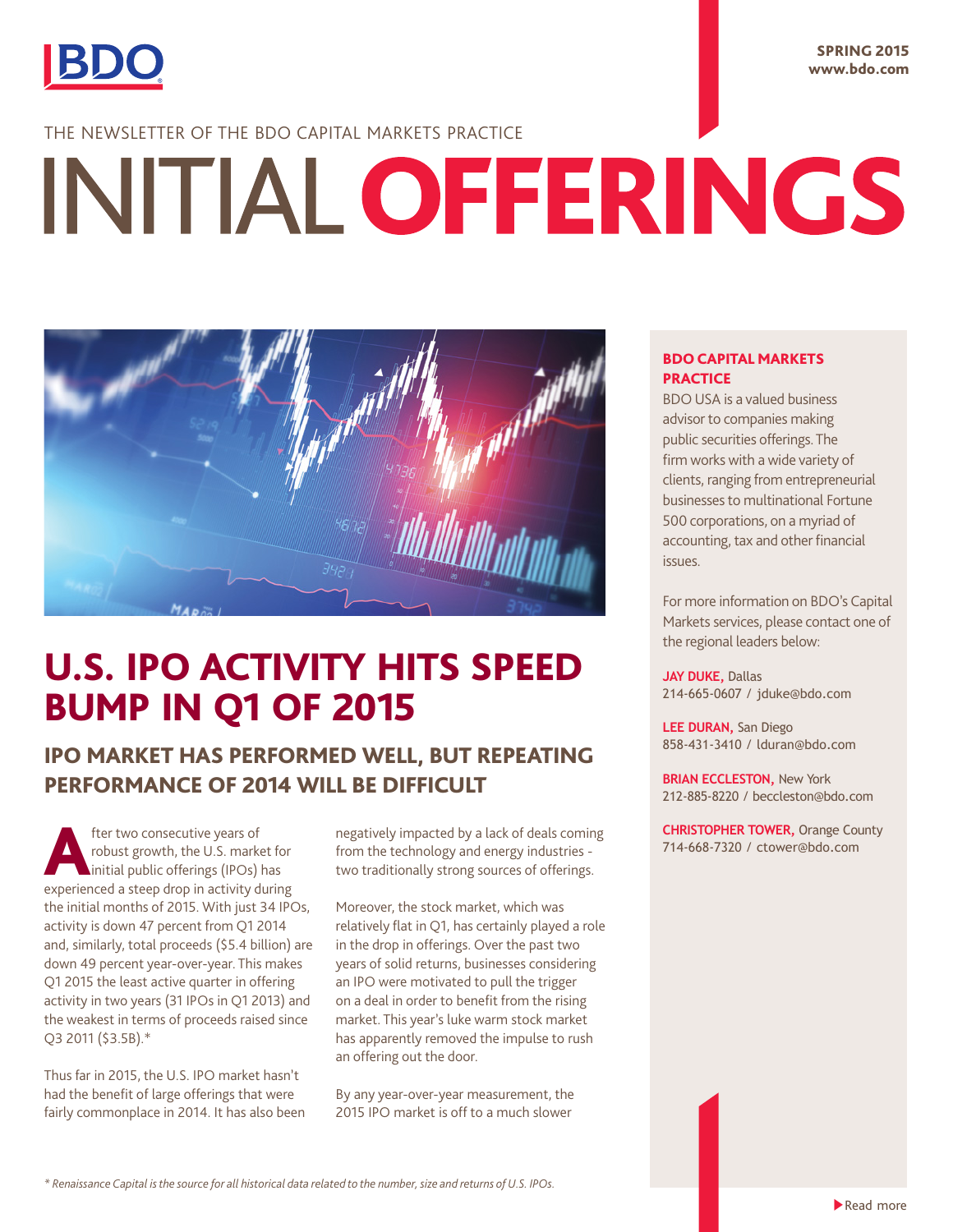"IPO activity on U.S. exchanges slowed considerably during Q1, as certain industries are not producing the number of deals we have become accustom to and the market hasn't had the benefit of larger deals that were common in 2014. However, this is not cause for alarm, as the IPO market is actually performing quite well with the average IPO providing healthy returns. When you consider that 2014 was the best year for IPOs since the turn of the century, the current pace of offerings is simply a return to a pace similar to what we saw from 2011 through 2013."

# **– Brian Eccleston, Partner in the Capital Markets Practice of BDO USA**

| 2015 Q1 U.S. IPO Trend Tracker |        |         |        |                  |               |  |
|--------------------------------|--------|---------|--------|------------------|---------------|--|
|                                | 2015   | 2014    | $+/-$  | 10 yr. high      | 10 yr. low    |  |
| <b>IPOs</b>                    | 34     | 64      | $-47%$ | 64 (2014)        | 1(2009)       |  |
| <b>Proceeds</b>                | \$5.4B | \$10.6B | $-49%$ | $$19.1B*$ (2008) | \$0.7B(2009)  |  |
| Avg. Deal                      | \$159M | \$166M  | $-4%$  | $$1.59B*$ (2008) | \$140M (2012) |  |
| <b>Filings</b>                 | 50     | 103     | $-49%$ | 106(2014)        | 4(2009)       |  |

\*Heavily impacted by March 2008 \$17.9 billion VISA IPO

*Source: Renaissance Capital, Greenwich, CT (<www.renaissancecapital.com>)*

start than last year. However, when you look back beyond 2014, from a historical perspective IPO activity in the first quarter was consistent with Q1 levels from 2011 through 2013. Given the healthy 15 percent return for the average Q1 offering, the IPO market year to date has actually performed quite well.

# INDUSTRIES

The healthcare sector, which includes biotech businesses, had more IPOs than any other industry in both 2013 and 2014. Healthcare maintained its leadership position in Q1 as it accounted for almost half (16) of all offerings during the first quarter of 2015. The financial sector came in second for the quarter with nine deals, on pace with 2014 when the industry accounted for 36 offerings.

Much of the drop in overall IPO activity can be traced to steep reductions in offerings from the technology and energy industries in Q1.

Only four technology companies have gone public this year, as the private market is flush with venture capital allowing start-ups to wait longer before wading into the public markets. Moreover, beyond traditional VC funding, hedge funds and mutual funds that previously shunned the risk associated with venture style investing are now joining in private-funding rounds. These funds are seeking to boost returns and ensure that they can buy blocks of shares in IPOs as competition for tech offerings intensifies. This new trend is greatly increasing the valuations of late-stage tech start-ups, which will eventually lead to larger deal sizes when they do pursue offerings. In the near-term, it is slowing the number of IPOs coming from the tech sector.

The energy industry was a leading contributor to the 2014 IPO market, both in terms of number and size of deals. In Q1, there were just two energy offerings as the sector has been heavily impacted by the collapse of oil prices. With crude-oil futures dropping more than 50% from last summer, the IPO market for exploration and production companies has come to a virtual halt and isn't likely to get moving in the near term.

# FORECAST

This year's U.S. IPO market isn't likely to match the heights of 2014, but it is still on track for a very healthy year. Moving forward, the pipeline for deals in the remainder of 2015 remains promising. Overall, U.S. economic conditions are healthy and there remains a backlog of PE and VC backed businesses that are looking to pursue an exit through an IPO.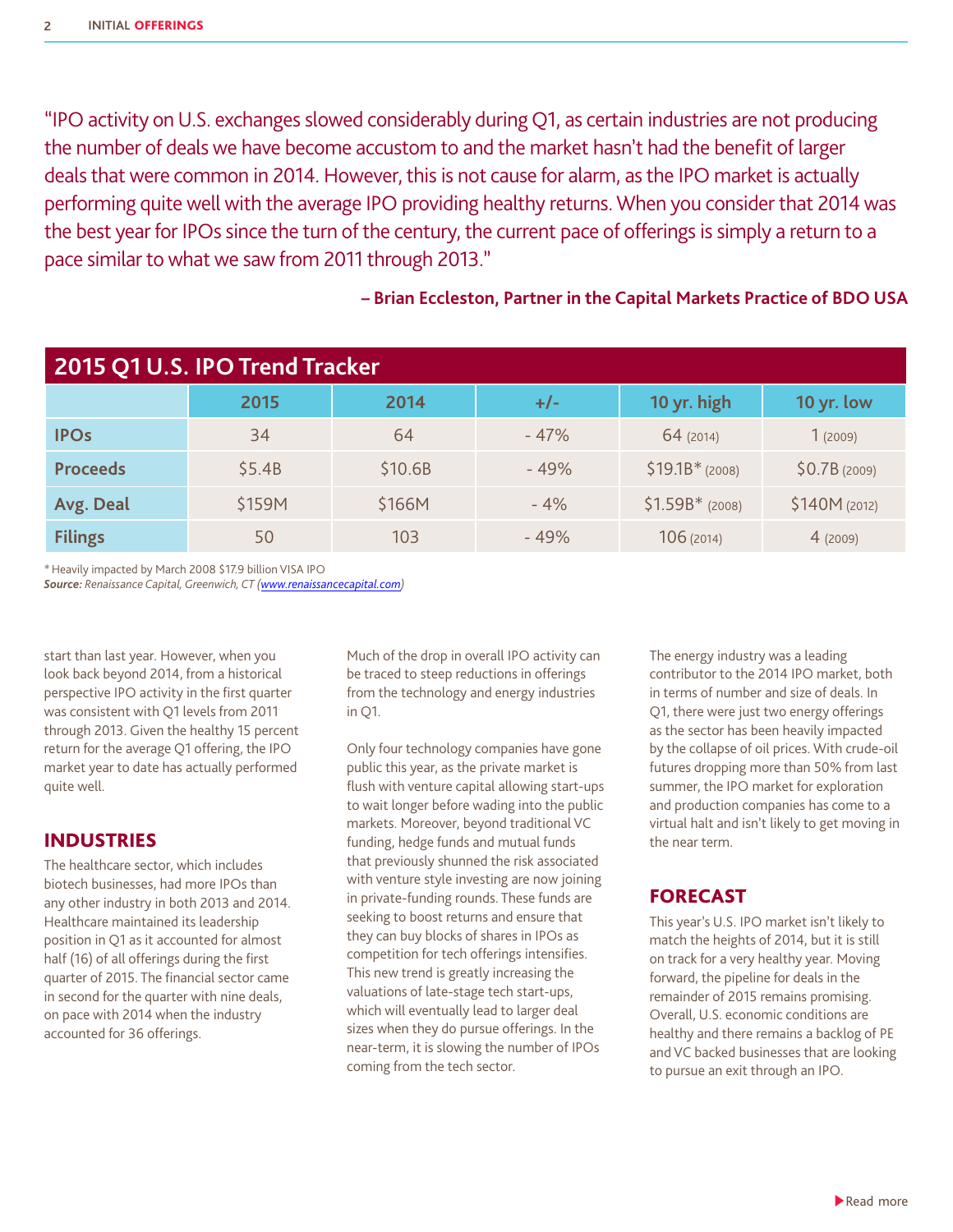# **U.S. IPOs by Industry**

| ◢<br><b>Industry</b>     | ◢<br># of 2014 IPOs | # of Q1 2015 IPOs |
|--------------------------|---------------------|-------------------|
| <b>Health Care</b>       | 102                 | 16                |
| Technology               | 55                  | $\overline{4}$    |
| Financial                | 36                  | 9                 |
| Energy                   | 30                  | $\overline{2}$    |
| Consumer                 | 16                  | 1                 |
| <b>Capital Goods</b>     | 10                  | 1                 |
| <b>Business Services</b> | 8                   | $\Omega$          |
| Transportation           | 8                   | 1                 |
| <b>Materials</b>         | $\overline{7}$      | $\Omega$          |
| Communications           | $\overline{2}$      | $\Omega$          |
| <b>Utilities</b>         | 1                   | $\Omega$          |

*Source: Renaissance Capital, Greenwich, CT (<www.renaissancecapital.com>)*

Although the stock market has been generally flat this year, given the positive performance of IPOs that priced in Q1, there is no reason for prospective offering businesses to delay their IPOs and there are potential sizable offerings on the horizon.

On March 31, Go-Daddy, the world's largest website registrar, priced its initial public offering at \$20 a share, raising \$460 million. By the end of trading on April 1, the stock closed at \$26.15, up more than 30 percent. If the offering continues to perform well, it could be a sign that investors have an appetite for better known brands in the tech sector and might entice other potential large tech IPOs to follow suit. Uber, the mobile ridesharing application which was recently valued at \$41 billion in its latest private funding round, and Airbnb, the international home rental site which was similarly valued at \$20 billion, are just

two examples of major consumer tech brands that could launch large IPOs in 2015.

Perhaps the greatest threat to this year's IPO market is also its current greatest strength - biotechnology firms. Biotech businesses have played a major role in the healthcare industry being the leading source of IPOs over the past two years. Biotech stocks have been on fire for more than a year and, given the highly prospective nature of these companies, there has been some concern about a potential "biotech bubble". During the last trading sessions of Q1, biotechs have lost some of their luster, raising bubble concerns. This issue bears watching as we enter Q2, as it can have a major impact on the IPO market and the greater stock market moving forward.

# MARK YOUR CALENDARS...

# CAPITAL MARKETS EVENT SCHEDULE

### *(April - June)*

**The following is a list of upcoming conferences and seminars of interest for capital markets and underwriting executives:**

# APRIL

### **April 13 - 15 ACG InterGrowth 2015** Waldorf Astoria and Hilton Bonnet Creek Orlando, Florida

# **MAY**

**May 1 - 5 eMerge Americas** Miami Beach Convention Center Miami, Florida

### **May 6 - 7**

**VentureScape 2015 (NVCA Annual Meeting)** Palace Hotel

San Francisco, California **May 12 - 13 IFC Global Private Equity** 

**Conference** Ritz Carlton Washington, DC

### JUNE

**June 8 - 9 Private Equity Latin America Forum** Harmonie Club New York, New York

**June 15 - 18 SuperReturn U.S. 2015** Renaissance Boston Waterfront Hotel Boston, Massachusetts